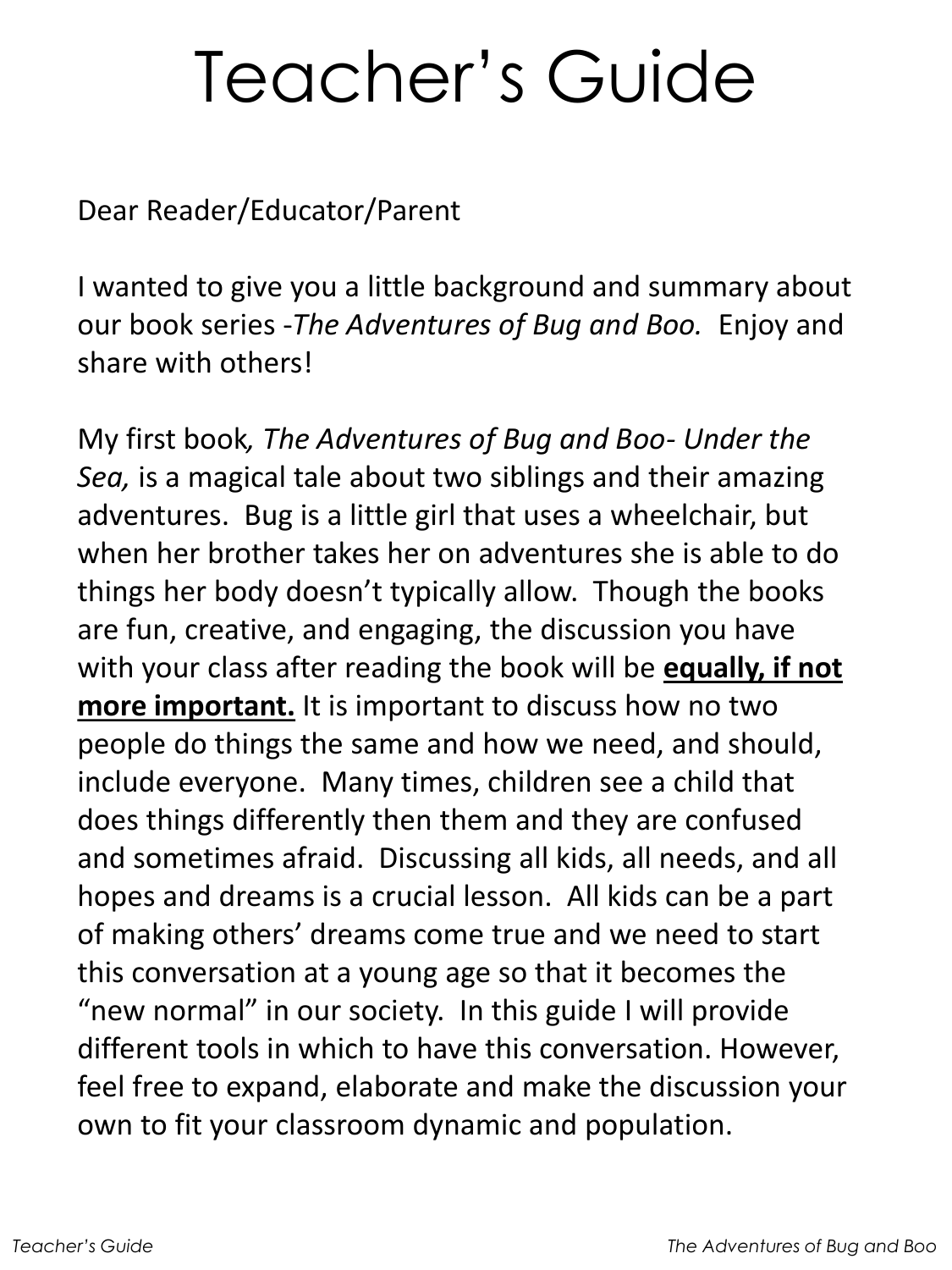# Why This Guide Exists…

#### **Hannah's Story**

Hannah was born with a rare disease called Rett Syndrome. It is a mutation on one of her chromosomes and affects every single aspect of her life. She is not able to speak, use her hands, or walk independently. She does understand everything and has the most incredible joy. After observing many kids around her and in her life, I realized how important it was for her not to only feel included, but for me to talk to kids about Hannah and why she uses a wheelchair, why she uses a device to talk, and why she verbalizes a lot of emotion through her eyes and sounds. It is important to explain to other kids that Hannah and many kids are just like them, but daily activities may need to be adapted to suit their needs. Kids are curious and learn by asking questions. We need to educate them and answer their questions so they will be knowledgeable and comfortable with everyone. I am not an expert, but I have written the Teacher's guide and series based on my own experience as a mother who has a child with special needs and as a former Elementary School Teacher. I welcome input, feedback, and suggestions because I believe that this tool can become even more beneficial with multiple views and experiences. Please adapt this to fit your classroom and stay tuned for the next hook!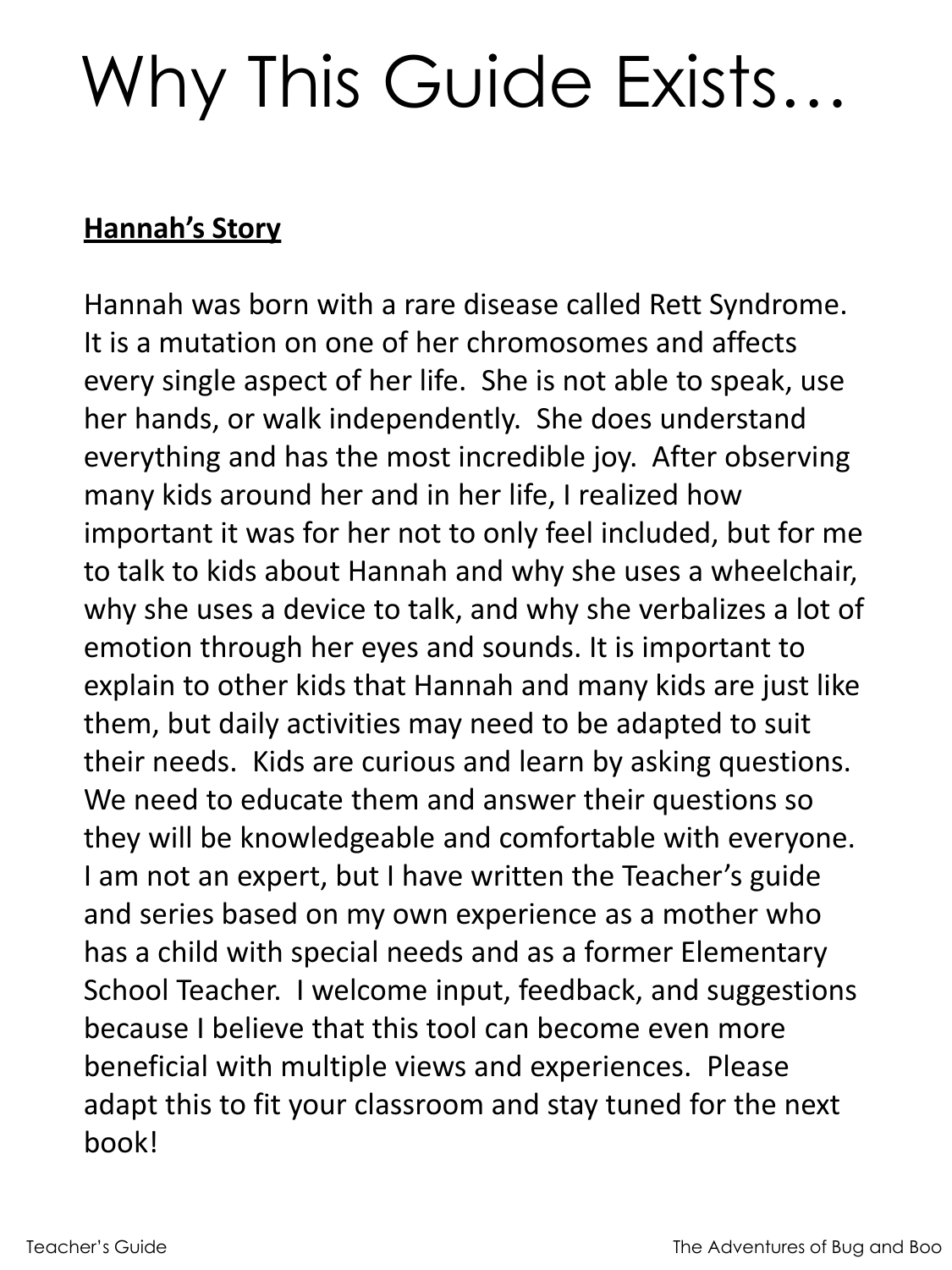## Sample Script

Adapt as needed…

I have various ways of explaining Hannah's disease to people. When it comes to children, I use words and situations that they understand. I know every situation and child is different, but maybe some of this will help or give you ideas when explaining to your students.

Hannah was born with a disease called Rett Syndrome. Rett Syndrome isn't contagious, but is something she will have her whole life. Hannah understands everything. She likes the same cartoons and toys you like, but she cannot use words to talk about them. She is really good at using her eyes, smile, and her talker (AAC device) to make choices and show her feelings about someone or something. Because of Rett Syndrome her body doesn't allow her to do certain things that you may do. They are conducting research for treatments that will help her and make her better, but in the meantime we have to try different things and different ways to talk, play, and help Hannah. She loves being around and playing with other kids. She really loves having her friends help her do things and loves when they read to her, talk to her, and include her when playing games.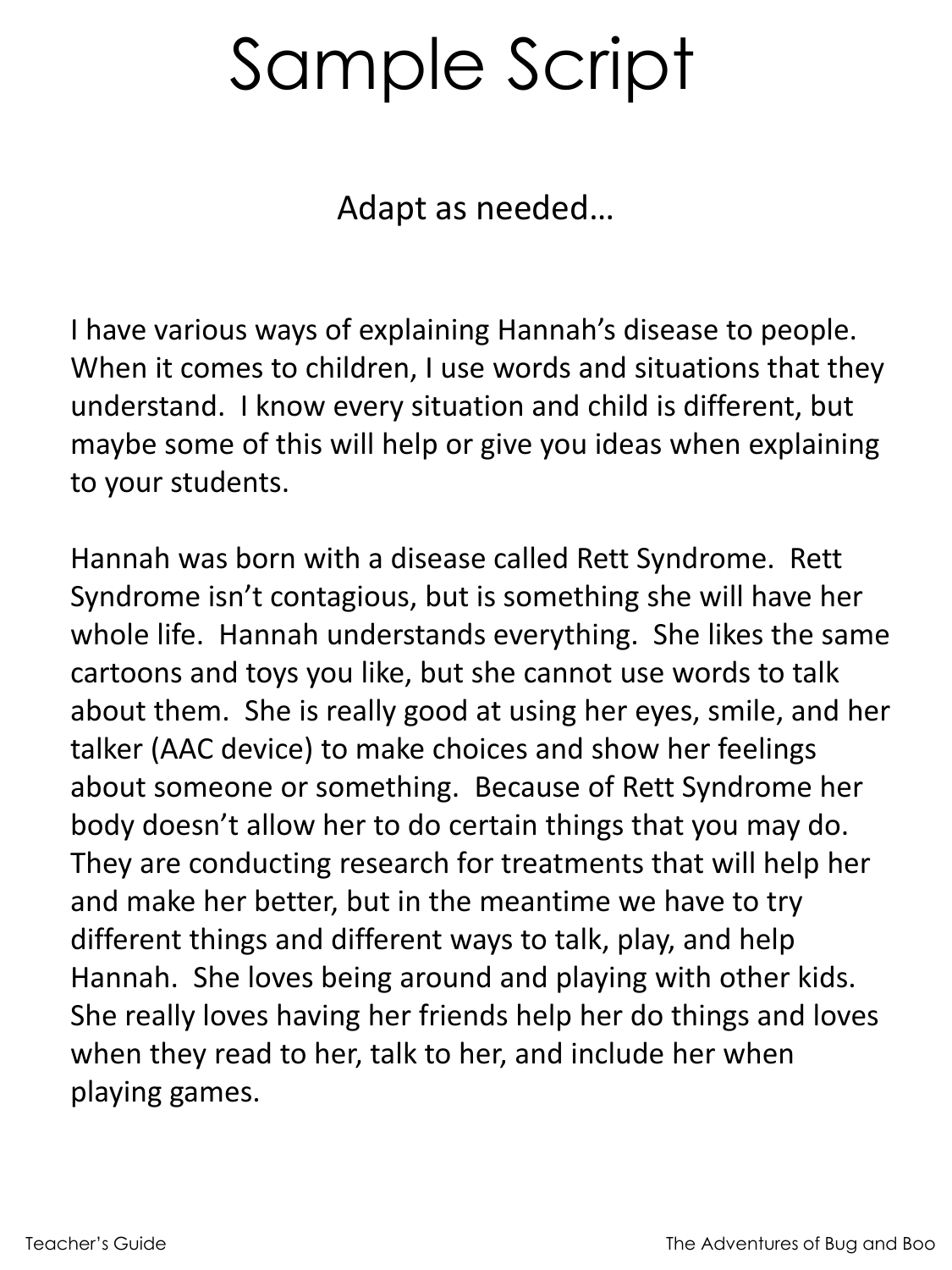## Comprehension Questions

- 1.) Who is the narrator? *Answer: Boo*
- 2.) Where does the story take place (setting)? *Answer: In their home at the beginning and end, but in the ocean during the middle.*
- 3.) What do they not want mom to find out? *Answer: That they leave their home and go on adventures.*
- 4.) What is your favorite part of the story? Why?
- 5.) How can you help include everyone?

*Suggestions: You can invite someone to play who is not playing to play with you. Different kids have different abilities, so adapt some of your playtime, toys, and games, so that they can be included. Talk to everyone the same and always use kind words.*

- 6.) What does Bug use to help her get around? *Answer: She uses a wheelchair. Many people use many different devices or equipment to help them move and get around.*
- 7.) How do you think Bug feels about going on adventures with her brother?
- 8.) How do you think Boo feels about taking his sister on amazing adventures?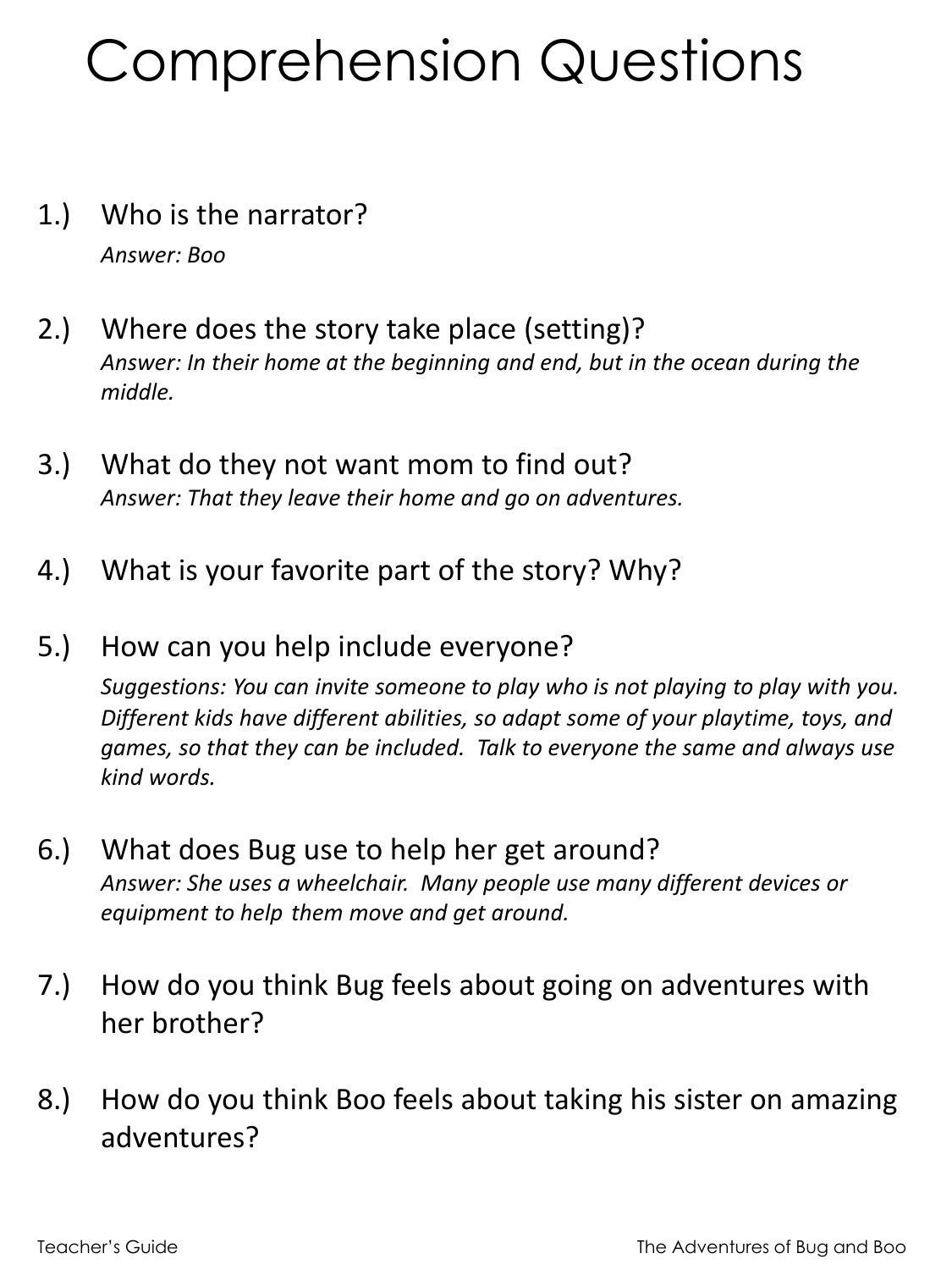# Extension Activities

There are many ways that you can get involved in your community, classroom, school, and neighborhood. Here are a few ideas to get you started…

#### **CLASSROOM**

- Adapt a game, toy, or activity so that everyone can participate.
- If you see a classmate or student that needs help, step in and help them.
- Help arrange a day that raises awareness for a disease or a special cause.

#### **COMMUNITY**

- Volunteer to help at the Special Olympics held in your city.
- Volunteer at an organization that raises funds and awareness.
- Help a neighbor, friend, family member, or classmate with some chores or tasks around their house.
- Volunteer to help with transportation to get ALL community members involved. (An adult will need to help with this.)

#### *MOST IMPORTANTLY…*

#### *SPREAD LOVE AND KINDESS, SO THAT OTHERS CAN LEARN FROM YOU!*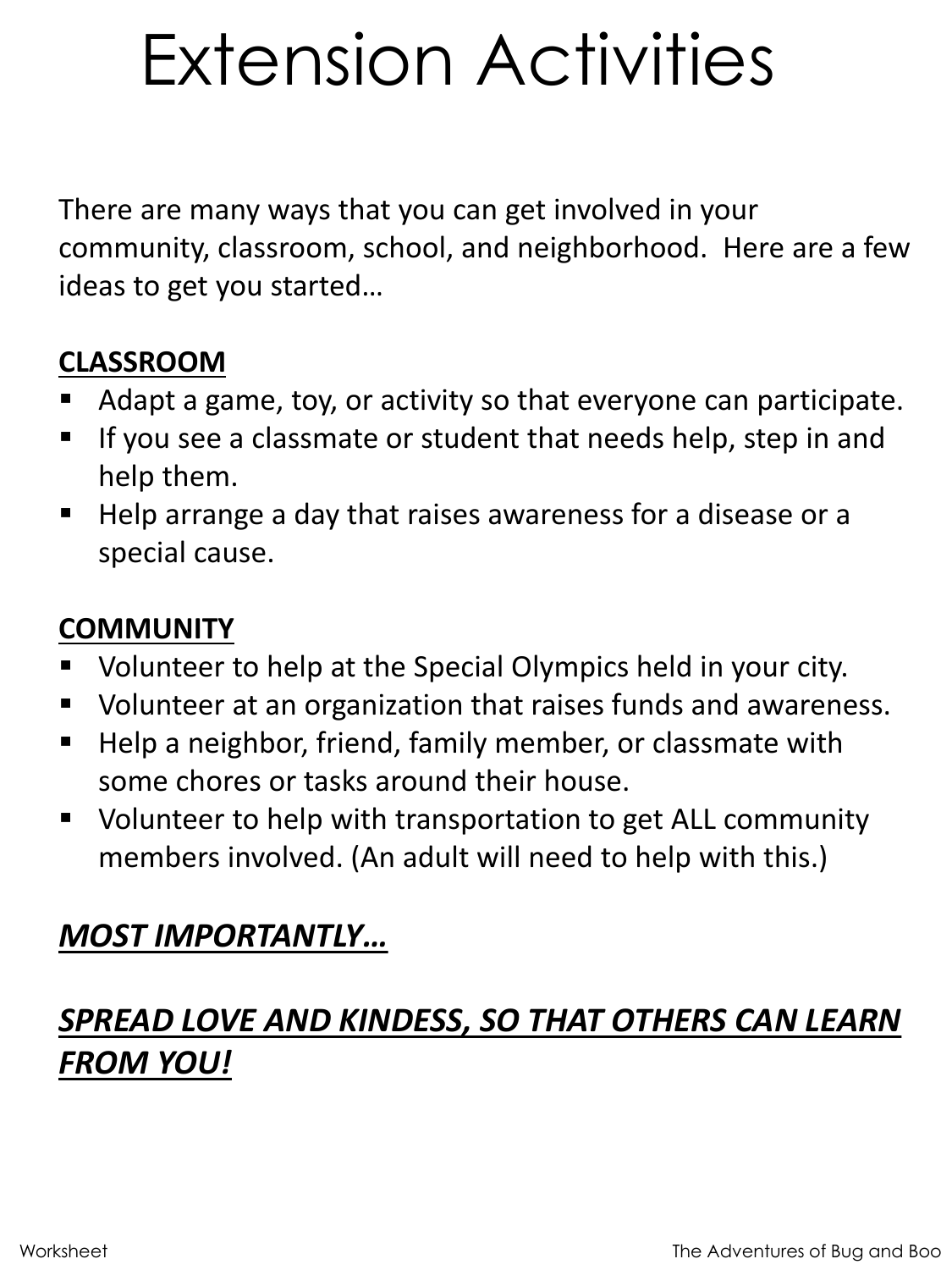## Story Map

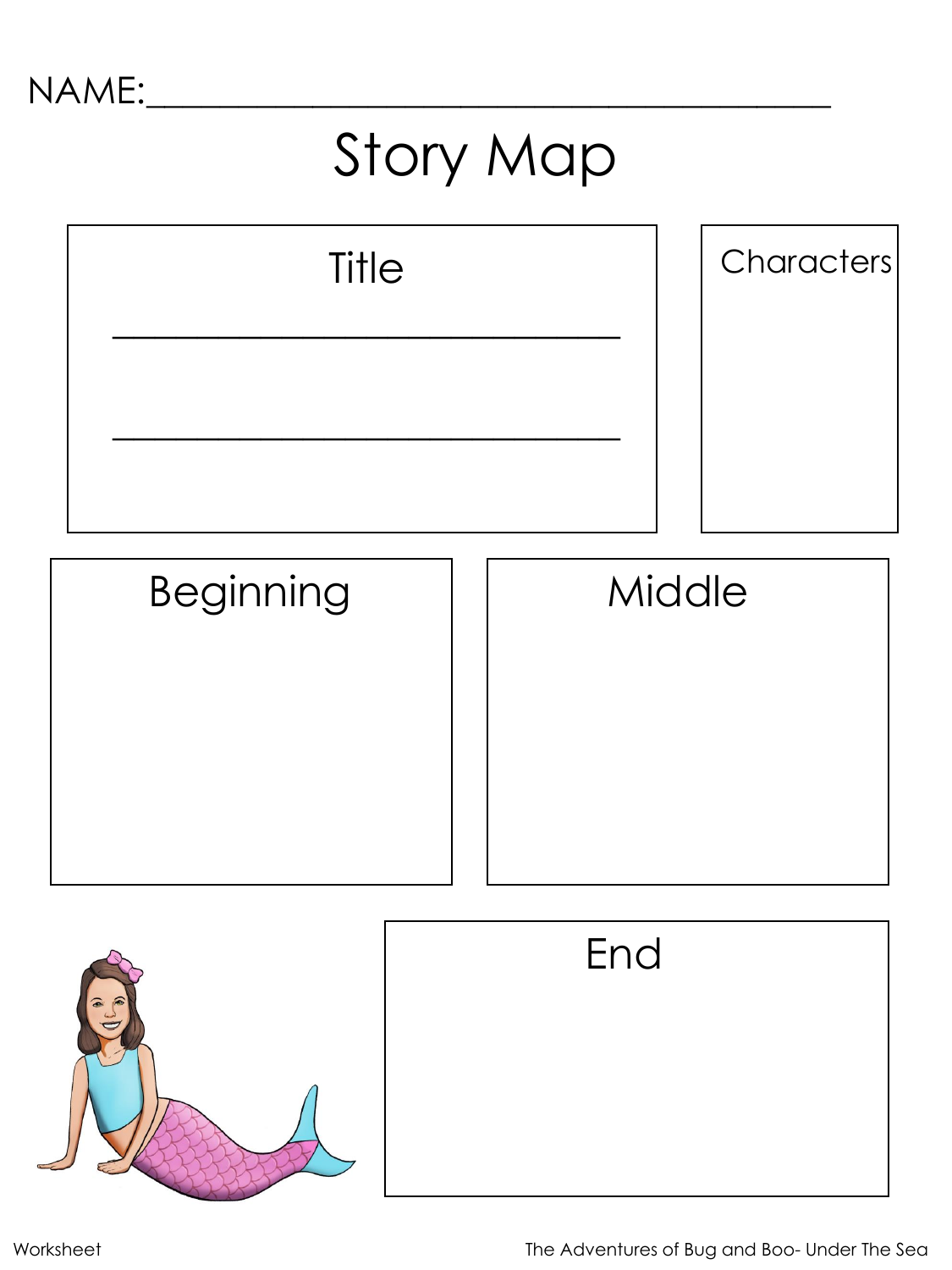### Character Traits

\* Write a trait inside the box and discuss examples found in the story.

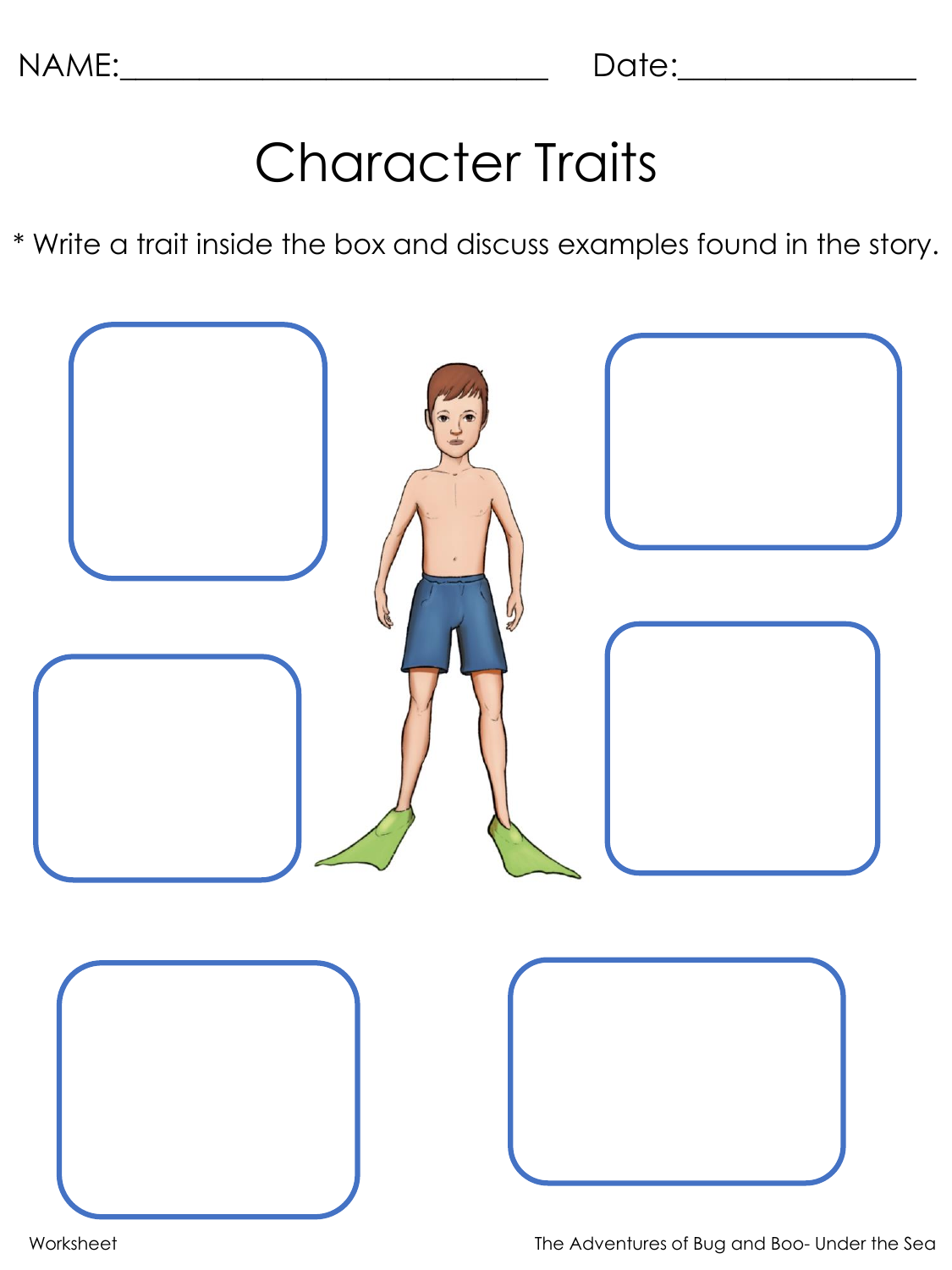### Character Traits

\* Write a trait inside the box and discuss examples found in the story.

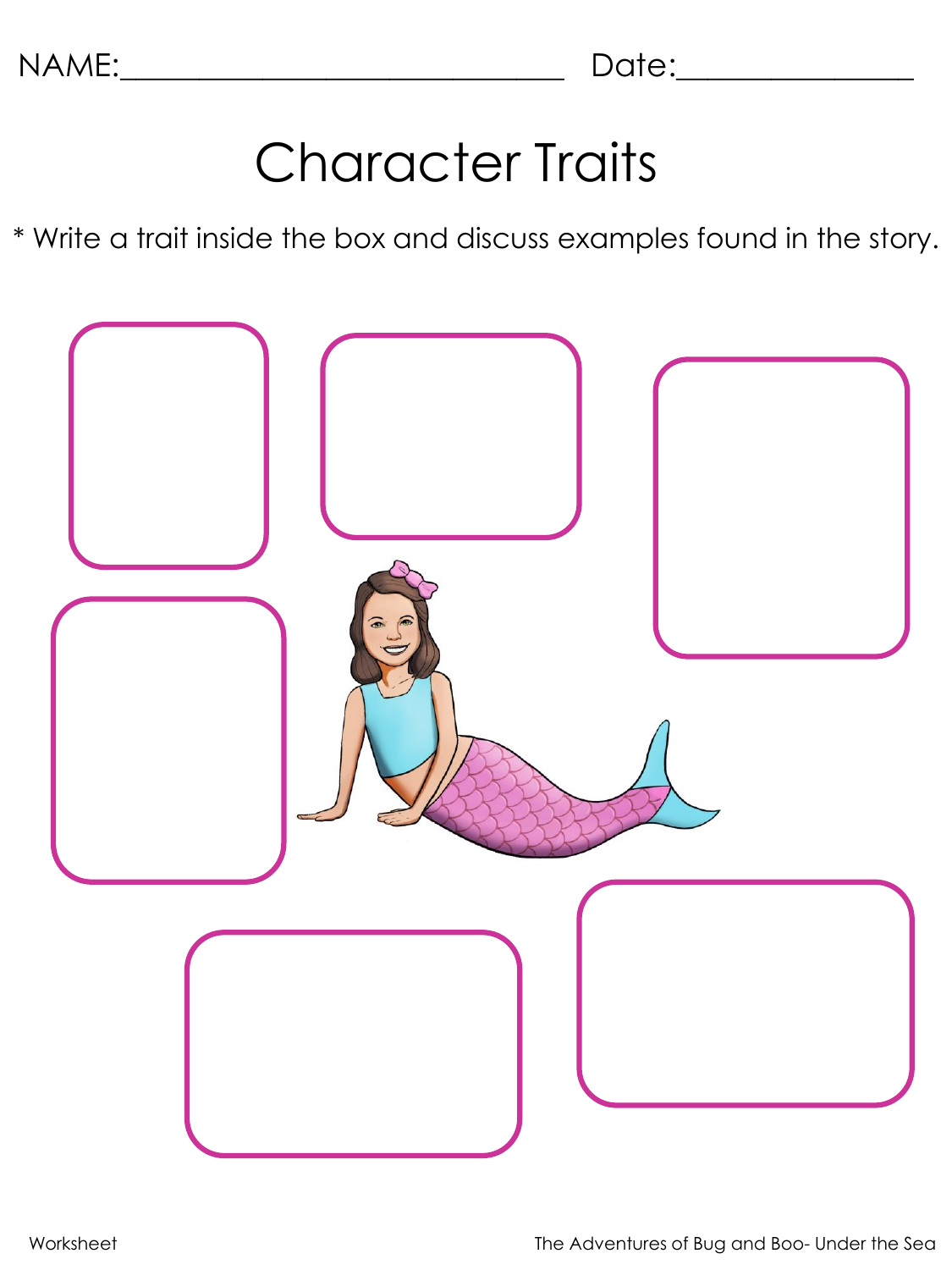## The Adventures of Bug and Boo

Draw a picture of you **helping another person.**

Write a sentence about your picture.

\_\_\_\_\_\_\_\_\_\_\_\_\_\_\_\_\_\_\_\_\_\_\_\_\_\_\_\_\_\_\_\_\_\_\_\_\_\_\_\_\_\_\_\_\_\_\_\_\_\_\_

\_\_\_\_\_\_\_\_\_\_\_\_\_\_\_\_\_\_\_\_\_\_\_\_\_\_\_\_\_\_\_\_\_\_\_\_\_\_\_\_\_\_\_\_\_\_\_\_\_\_\_

\_\_\_\_\_\_\_\_\_\_\_\_\_\_\_\_\_\_\_\_\_\_\_\_\_\_\_\_\_\_\_\_\_\_\_\_\_\_\_\_\_\_\_\_\_\_\_\_\_\_\_